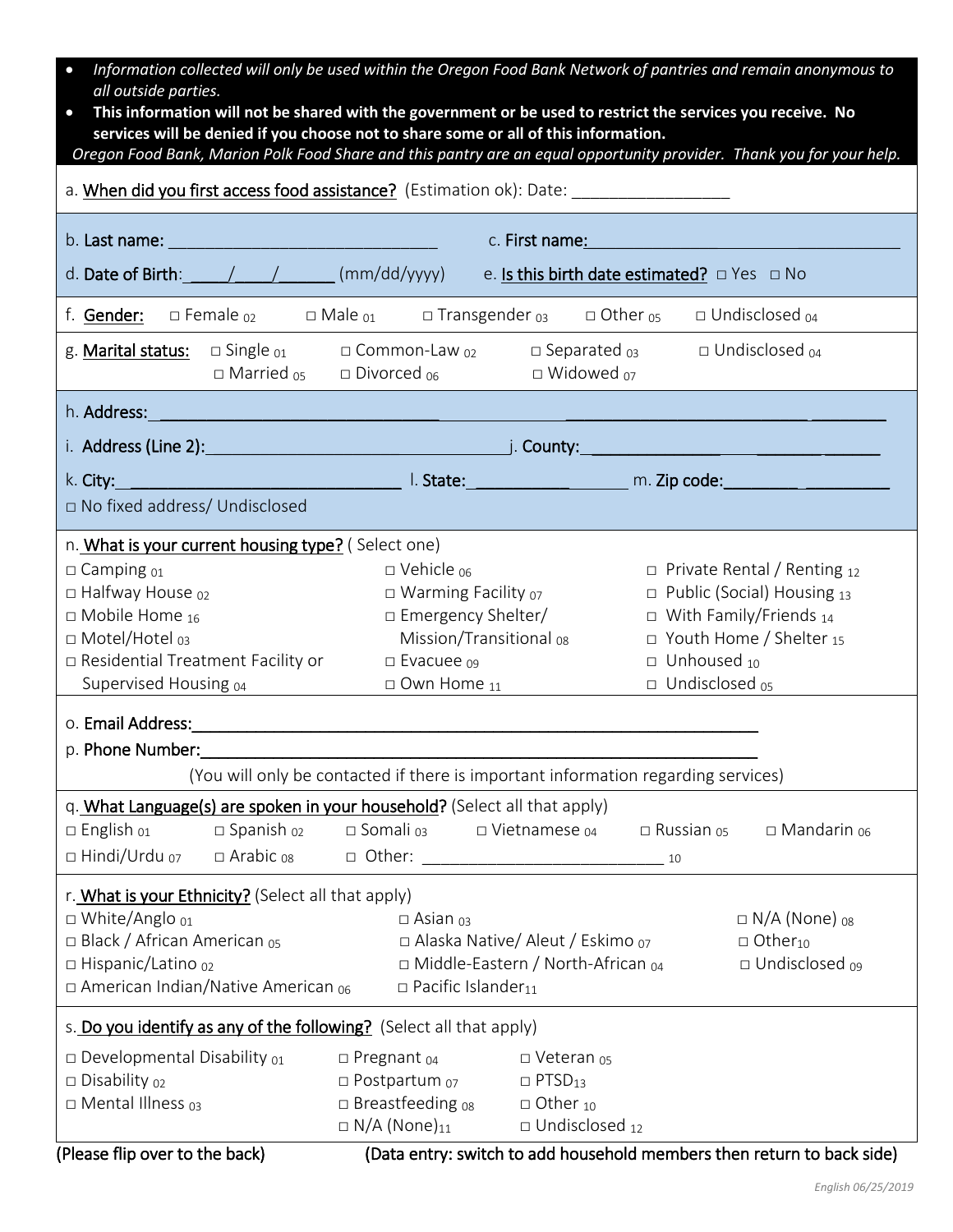| t. What was your highest education level completed? (Select one)                                                                                                                                                                                                                                                                                                        |                                                                      |                                                                                                                                                                                                                                                                                    |                                                                        |  |  |
|-------------------------------------------------------------------------------------------------------------------------------------------------------------------------------------------------------------------------------------------------------------------------------------------------------------------------------------------------------------------------|----------------------------------------------------------------------|------------------------------------------------------------------------------------------------------------------------------------------------------------------------------------------------------------------------------------------------------------------------------------|------------------------------------------------------------------------|--|--|
| $\Box$ Grades 0-8 $_{01}$                                                                                                                                                                                                                                                                                                                                               | □ Post-Secondary (Some) <sub>05</sub>                                |                                                                                                                                                                                                                                                                                    | $\Box$ 4-Year Degree $_{08}$                                           |  |  |
| $\Box$ Grades 9-11 $_{02}$                                                                                                                                                                                                                                                                                                                                              | □ Trade School / Professional                                        |                                                                                                                                                                                                                                                                                    | □ Master's Degree 09                                                   |  |  |
| $\Box$ High School Diploma $_{03}$                                                                                                                                                                                                                                                                                                                                      | Accreditation 06                                                     |                                                                                                                                                                                                                                                                                    | $\Box$ PhD $_{10}$                                                     |  |  |
| $\Box$ GED $_{04}$                                                                                                                                                                                                                                                                                                                                                      | □ 2-Year Degree <sub>07</sub>                                        |                                                                                                                                                                                                                                                                                    | $\Box$ Undisclosed $_{11}$                                             |  |  |
|                                                                                                                                                                                                                                                                                                                                                                         |                                                                      |                                                                                                                                                                                                                                                                                    |                                                                        |  |  |
| u. What is your current employment type? (Select one)                                                                                                                                                                                                                                                                                                                   |                                                                      |                                                                                                                                                                                                                                                                                    |                                                                        |  |  |
| $\Box$ Military $_{01}$                                                                                                                                                                                                                                                                                                                                                 | $\Box$ Full-Time $_{07}$                                             |                                                                                                                                                                                                                                                                                    |                                                                        |  |  |
| □ Multiple Jobs 02                                                                                                                                                                                                                                                                                                                                                      | $\square$ Part-Time $_{08}$                                          |                                                                                                                                                                                                                                                                                    |                                                                        |  |  |
| □ Seasonal 04                                                                                                                                                                                                                                                                                                                                                           | $\Box$ Retired $_{03}$                                               |                                                                                                                                                                                                                                                                                    |                                                                        |  |  |
| $\square$ Self-Employed $_{05}$                                                                                                                                                                                                                                                                                                                                         | $\Box$ Other $_{11}$                                                 |                                                                                                                                                                                                                                                                                    |                                                                        |  |  |
| □ Post-Secondary Student <sub>06</sub>                                                                                                                                                                                                                                                                                                                                  | $\Box$ Undisclosed 10<br>$\Box$ None $_{09}$                         |                                                                                                                                                                                                                                                                                    |                                                                        |  |  |
| v. What is your income type? (Select main sources of income for your household)<br>$\Box$ Full-Time Employment $_{04}$<br>$\Box$ Part-Time Employment $_{06}$<br>$\Box$ Multiple Jobs $_{05}$<br>$\square$ Day Labor $_{02}$<br>$\Box$ Farm related work $_{03}$<br>□ Self-Employment 07<br>$\square$ Unemployment Benefits $_{12}$<br>$\Box$ Family/Friends Support 10 | $\Box$ Child Support $_{09}$<br>$\square$ Tribal Funds <sub>25</sub> | $\Box$ Retirement or Pension 08<br>$\square$ Social Security Benefits 18<br>$\square$ Social Security Disability Insurance (SSDI) 19<br>$\square$ Supplemental Security Income (SSI) $_{21}$<br>$\square$ Student Financial Aid $_{11}$<br>$\Box$ Worker's Compensation or SAIF 13 | $\Box$ No Income $_{01}$<br>$\Box$ Undisclosed <sub>23</sub>           |  |  |
| w. Does your household currently receive any of the following? (Select all that apply)                                                                                                                                                                                                                                                                                  |                                                                      |                                                                                                                                                                                                                                                                                    |                                                                        |  |  |
| □ Energy Assistance 14<br>$\square$ Free or Reduced Lunch 15                                                                                                                                                                                                                                                                                                            |                                                                      | $\Box$ TANF (Temporary Assistance for Needy Families) $_{24}$<br>$\Box$ Vet's Aid or Armed Forces 16                                                                                                                                                                               |                                                                        |  |  |
| □ Medicaid (Oregon Health Plan in Oregon) 22                                                                                                                                                                                                                                                                                                                            |                                                                      |                                                                                                                                                                                                                                                                                    | $\Box$ WIC (Assistance for Women, Infants, and Children) <sub>20</sub> |  |  |
| $\square$ Medicare <sub>26</sub>                                                                                                                                                                                                                                                                                                                                        |                                                                      | □ SNAP (Oregon Trail card in Oregon /Formally known                                                                                                                                                                                                                                |                                                                        |  |  |
|                                                                                                                                                                                                                                                                                                                                                                         |                                                                      | as Food Stamps) <sub>17</sub>                                                                                                                                                                                                                                                      |                                                                        |  |  |
|                                                                                                                                                                                                                                                                                                                                                                         |                                                                      |                                                                                                                                                                                                                                                                                    |                                                                        |  |  |
| x. Does anyone in your household have any dietary considerations? (Select all that apply)                                                                                                                                                                                                                                                                               |                                                                      |                                                                                                                                                                                                                                                                                    |                                                                        |  |  |
| $\square$ Dairy Allergy/Sensitivity $_{01}$                                                                                                                                                                                                                                                                                                                             | $\Box$ Low Sodium $_{07}$                                            |                                                                                                                                                                                                                                                                                    | $\Box$ Soy Allergy/ Sensitivity 12                                     |  |  |
| $\Box$ Dental Concerns $_{02}$                                                                                                                                                                                                                                                                                                                                          | $\square$ No Pork $_{16}$                                            |                                                                                                                                                                                                                                                                                    | □ Tree Nuts Allergy/                                                   |  |  |
| $\square$ Diabetic $_{03}$                                                                                                                                                                                                                                                                                                                                              |                                                                      | $\Box$ No or Limited Cooking Equipment $_{08}$                                                                                                                                                                                                                                     | Sensitivity 13                                                         |  |  |
| $\square$ Egg Allergy/Sensitivity $_{04}$                                                                                                                                                                                                                                                                                                                               | $\Box$ Other $_{09}$                                                 |                                                                                                                                                                                                                                                                                    | $\square$ Vegan $_{14}$                                                |  |  |
| □ Gluten Allergy/Sensitivity os                                                                                                                                                                                                                                                                                                                                         | □ Peanut Allergy 10<br>$\square$ Seafood Allergy/Sensitivity $_{11}$ |                                                                                                                                                                                                                                                                                    | $\square$ Vegetarian 15<br>$\square$ None 17                           |  |  |
| $\Box$ Kosher / Halal <sub>06</sub>                                                                                                                                                                                                                                                                                                                                     |                                                                      |                                                                                                                                                                                                                                                                                    |                                                                        |  |  |

 $\mathsf{I}$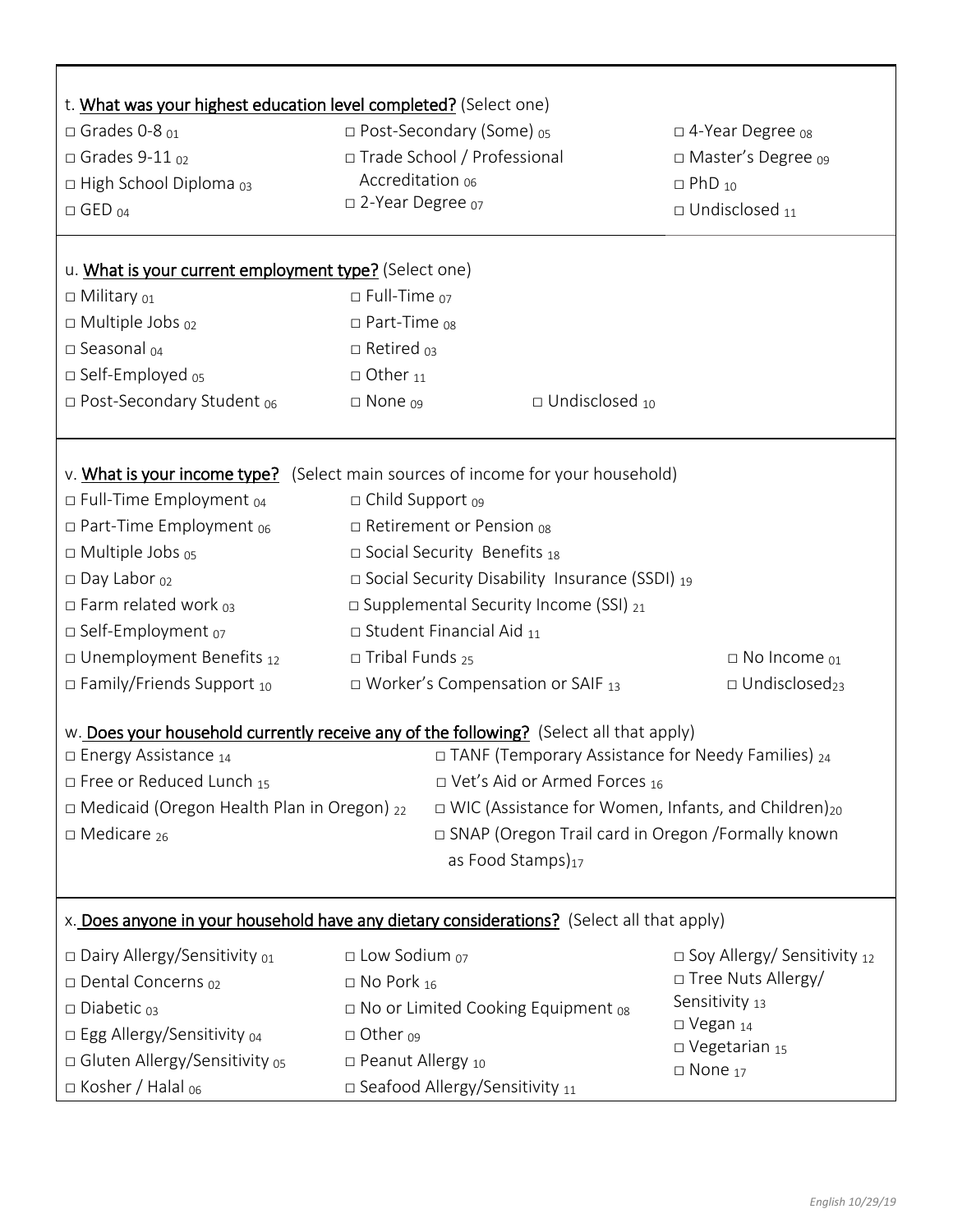Primary person's Last Name: \_\_\_\_\_\_\_\_\_\_\_\_\_\_\_\_\_\_\_\_\_\_\_ First Name: \_\_\_\_\_\_\_\_\_\_\_\_\_\_\_\_\_\_\_\_\_\_\_\_\_\_\_\_\_\_\_\_\_\_\_\_\_\_\_

## Additional Household Members: (Please list each person you share this food with below and on the back side)

| a. Last name:<br>b. First name:                                                                                                                                                                                                                                                                                                                                                                                                                           |  |  |  |  |  |
|-----------------------------------------------------------------------------------------------------------------------------------------------------------------------------------------------------------------------------------------------------------------------------------------------------------------------------------------------------------------------------------------------------------------------------------------------------------|--|--|--|--|--|
| (mm/dd/yyyy)<br>c. Date of Birth:<br>d. Is this birth date estimated?<br>$\Box$ No<br>□ Yes                                                                                                                                                                                                                                                                                                                                                               |  |  |  |  |  |
| $\square$ Transgender $_{03}$<br>$\Box$ Other <sub>05</sub><br>$\Box$ Undisclosed $_{04}$<br>e. Gender:<br>$\square$ Female $_{02}$<br>$\Box$ Male $_{01}$                                                                                                                                                                                                                                                                                                |  |  |  |  |  |
| f. This person is your<br>□ Common-Law Partner 09<br>$\Box$ Child $_{02}$<br>□ Spouse 01<br>$\square$ Parent 03<br>$\square$ Grandchild $_{05}$<br>$\Box$ Other Relative $_{07}$<br>$\Box$ Sibling $_{04}$<br>$\Box$ Grandparent $_{06}$<br>$\Box$ Ward $_{14}$<br>$\square$ Boyfriend/Girlfriend $_{08}$<br>$\Box$ Friend $_{10}$<br>$\Box$ Roommate 13<br>$\Box$ Other <sub>12</sub><br>$\square$ Undisclosed $_{11}$                                   |  |  |  |  |  |
| g. What is their Ethnicity?<br>$\Box$ White/Anglo $_{01}$<br>$\Box$ Black / African American $_{05}$<br>$\Box$ Asian $_{03}$<br>□ Alaska Native/ Aleut / Eskimo 07<br>□ Hispanic/Latino 02<br>□ American Indian / Native American 06<br>$\Box$ Middle-Eastern / North-African <sub>04</sub><br>$\Box$ Pacific Islander <sub>10</sub><br>$\Box$ N/A (None) $_{08}$<br>$\Box$ Other <sub>11</sub><br>□ Undisclosed <sub>09</sub>                            |  |  |  |  |  |
| h. Do they identify with any of the following?:<br>$\square$ Pregnant $03$<br>□ Veteran 09<br>$\square$ Developmental Disability $_{01}$<br>$\square$ Postpartum $_{07}$<br>$\Box$ PTSD <sub>13</sub><br>□ Disability os<br>$\square$ Breastfeeding 11<br>□ Mental Illness 04<br>$\Box$ Other 10<br>$\Box$ N/A (None) 08<br>$\Box$ Undisclosed 12                                                                                                         |  |  |  |  |  |
| a. Last name:<br>b. First name:                                                                                                                                                                                                                                                                                                                                                                                                                           |  |  |  |  |  |
| (mm/dd/yyyy)<br>d. Is this birth date estimated?<br>c. Date of Birth:<br>$\square$ No<br>$\Box$ Yes                                                                                                                                                                                                                                                                                                                                                       |  |  |  |  |  |
| $\square$ Transgender $_{03}$<br>$\Box$ Undisclosed $_{04}$<br>e. Gender:<br>$\square$ Female $_{02}$<br>$\Box$ Male $_{01}$<br>$\Box$ Other <sub>05</sub>                                                                                                                                                                                                                                                                                                |  |  |  |  |  |
| f. This person is your<br>$\square$ Common-Law Partner $_{09}$<br>$\Box$ Child $_{02}$<br>$\square$ Spouse $_{01}$<br>$\square$ Parent $_{03}$<br>$\square$ Grandchild $_{05}$<br>$\square$ Grandparent $_{06}$<br>$\Box$ Other Relative $_{07}$<br>$\square$ Sibling $_{04}$<br>$\Box$ Ward $_{14}$<br>$\square$ Boyfriend/Girlfriend $_{08}$<br>$\Box$ Undisclosed $_{11}$<br>$\Box$ Friend $_{10}$<br>$\Box$ Roommate 13<br>$\Box$ Other <sub>12</sub> |  |  |  |  |  |
| g. What is their Ethnicity?<br>$\Box$ White/Anglo $_{01}$<br>$\Box$ Black / African American $_{05}$<br>$\Box$ Asian $_{03}$<br>□ Hispanic/Latino 02<br>□ Alaska Native/ Aleut / Eskimo 07<br>□ American Indian / Native American 06<br>$\Box$ Middle-Eastern / North-African <sub>04</sub><br>$\Box$ Pacific Islander <sub>10</sub><br>$\Box$ N/A (None) $_{08}$<br>$\Box$ Other <sub>11</sub><br>$\Box$ Undisclosed $_{09}$                             |  |  |  |  |  |
| h. Do they identify with any of the following?:<br>$\square$ Pregnant $03$<br>□ Veteran 09<br>$\square$ Developmental Disability $_{01}$<br>$\square$ Postpartum $_{07}$<br>$\Box$ PTSD <sub>13</sub><br>$\square$ Disability $05$<br>$\square$ Breastfeeding 11<br>□ Mental Illness 04<br>$\Box$ Other 10<br>$\Box$ N/A (None) 08<br>$\Box$ Undisclosed 12                                                                                               |  |  |  |  |  |
|                                                                                                                                                                                                                                                                                                                                                                                                                                                           |  |  |  |  |  |
| b. First name:<br>a. Last name:<br>(mm/dd/yyyy)<br>d. Is this birth date estimated?<br>c. Date of Birth:<br>$\Box$ No<br>□ Yes                                                                                                                                                                                                                                                                                                                            |  |  |  |  |  |
| $\square$ Female $\omega$<br>$\square$ Male $_{01}$<br>□ Transgender 03<br>$\Box$ Other $_{05}$<br>$\Box$ Undisclosed $_{04}$<br>e. Gender:                                                                                                                                                                                                                                                                                                               |  |  |  |  |  |
| □ Common-Law Partner 09<br>$\Box$ Child $_{02}$<br>f. This person is your<br>□ Spouse 01<br>$\square$ Parent 03<br>$\square$ Grandchild $_{05}$<br>$\square$ Sibling $04$<br>$\Box$ Grandparent $_{06}$<br>$\Box$ Other Relative $_{07}$<br>$\Box$ Ward 14<br>□ Boyfriend/Girlfriend os<br>$\Box$ Friend $_{10}$<br>$\Box$ Roommate 13<br>$\Box$ Other 12<br>$\Box$ Undisclosed $_{11}$                                                                   |  |  |  |  |  |
| $\Box$ White/Anglo $_{01}$<br>$\Box$ Asian $_{03}$<br>$\Box$ Black / African American <sub>05</sub><br>g. What is their Ethnicity?                                                                                                                                                                                                                                                                                                                        |  |  |  |  |  |
| □ Alaska Native/ Aleut / Eskimo 07<br>□ Hispanic/Latino 02<br>$\Box$ American Indian / Native American 06                                                                                                                                                                                                                                                                                                                                                 |  |  |  |  |  |
| □ Middle-Eastern / North- African <sub>04</sub><br>□ Pacific Islander <sub>10</sub><br>$\Box$ N/A (None) $_{08}$<br>$\Box$ Other <sub>11</sub><br>□ Undisclosed o9<br>h. Do they identify with any of the following?:<br>$\square$ Pregnant $03$<br>□ Veteran 09                                                                                                                                                                                          |  |  |  |  |  |
| $\square$ Developmental Disability $_{01}$<br>D Postpartum 07<br>$\Box$ PTSD <sub>13</sub>                                                                                                                                                                                                                                                                                                                                                                |  |  |  |  |  |
| □ Disability os<br>$\square$ Breastfeeding 11                                                                                                                                                                                                                                                                                                                                                                                                             |  |  |  |  |  |
| □ Mental Illness 04<br>$\Box$ Other 10<br>$\Box$ N/A (None) 08<br>$\Box$ Undisclosed 12                                                                                                                                                                                                                                                                                                                                                                   |  |  |  |  |  |